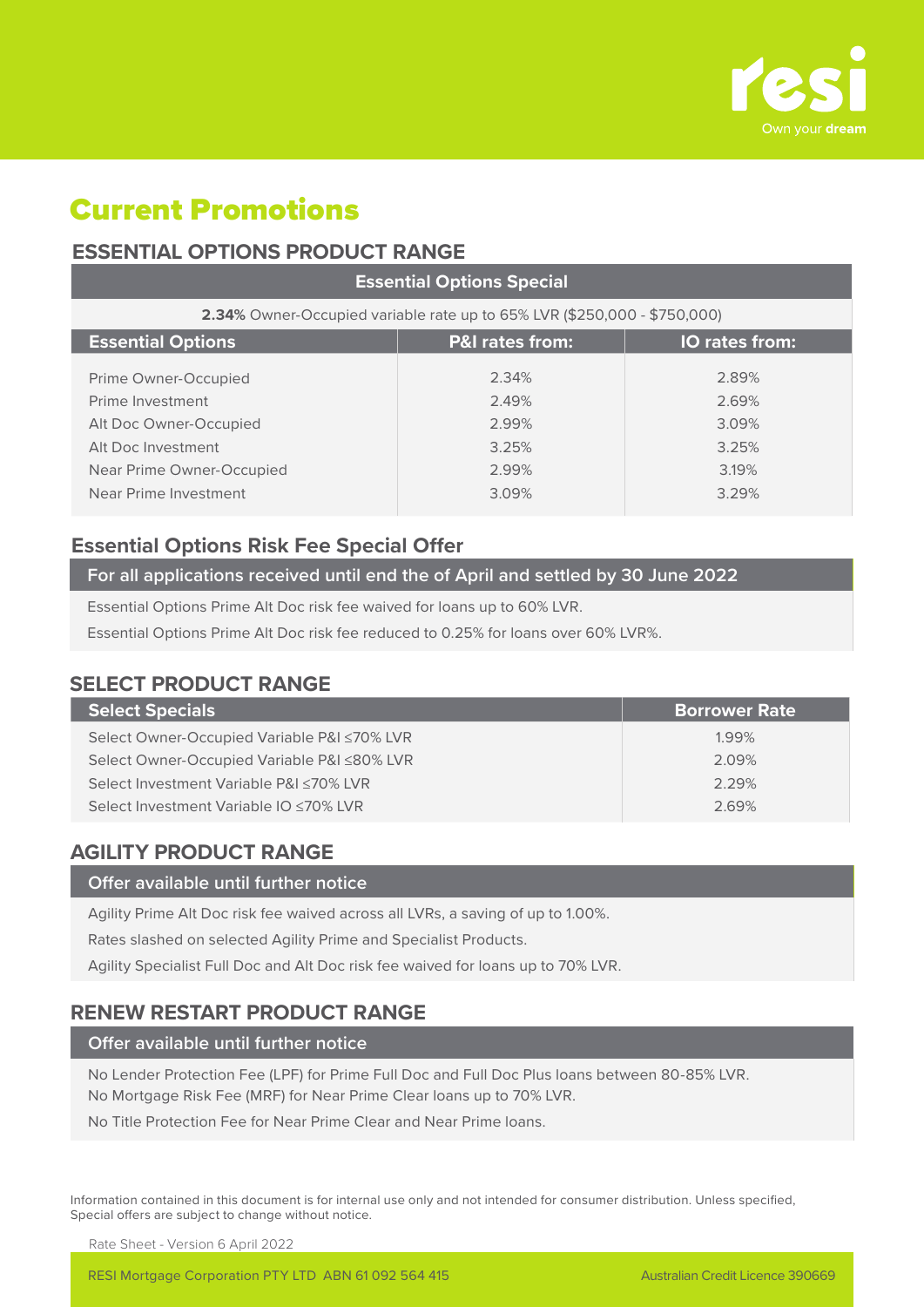

# Essential Options Product Range

# **Essential Options Risk Fee Special Offer**

**For all applications received until end the of April and settled by 30 June 2022**

Essential Options Prime Alt Doc risk fee waived for loans up to 60% LVR.

Essential Options Prime Alt Doc risk fee reduced to 0.25% for loans over 60% LVR%.

## **PRIME FULL DOC RATES**

### **Variable Rates**

| <b>Property Use</b>              | <b>Owner Occupied</b>    |             |                |             | Investment  |            |
|----------------------------------|--------------------------|-------------|----------------|-------------|-------------|------------|
| <b>LVR</b>                       | $\leq$ 65%               | $\leq 80\%$ | $>80\% - 90\%$ | $\leq 65\%$ | $\leq 80\%$ | $>80-90\%$ |
| <b>Essential Options P&amp;I</b> | $2.34\%$ *               | 2.54%       | $2.69\%$       | 2.49%       | 2.59%       | $2.79\%$   |
| <b>Essential Options IO</b>      | $\overline{\phantom{a}}$ | 2.89%       | $2.99\%$       | -           | 2.69%       | $2.89\%$   |

\*Loan Amounts from \$250,000-\$750-000, PAYG Only.

^Maximum 90% LVR is inclusive of LMI.

## **PRIME ALT DOC RATES**

#### **Variable Rates**

| <b>Property Use</b>              | <b>Owner Occupied</b> |              |             | Investment   |
|----------------------------------|-----------------------|--------------|-------------|--------------|
| <b>LVR</b>                       | $\leq 60\%$           | $>60 - 80\%$ | $\leq 60\%$ | $>60 - 80\%$ |
| <b>Essential Options P&amp;I</b> | 2.99%                 | 2.99%        | 3.25%       | 3.25%        |
| <b>Essential Options IO</b>      | 3.09%                 | 3.09%        | 3.25%       | 3.35%        |

## **NEAR PRIME FULL DOC RATES**

#### **Variable Rates**

| <b>Property Use</b>              | Owner Occupied |                |         |             | Investment     |       |
|----------------------------------|----------------|----------------|---------|-------------|----------------|-------|
| <b>LVR</b>                       | $\leq 60\%$    | $>60\% - 70\%$ | $>70\%$ | $\leq 60\%$ | $>60\% - 70\%$ | >70%  |
| <b>Essential Options P&amp;I</b> | 2.99%          | 2.99%          | 3.40%   | 3.09%       | 3.09%          | 3.75% |
| <b>Essential Options IO</b>      | 3.19%          | 3.19%          | 3.50%   | 3.29%       | 3.29%          | 3.75% |

## **COMMISSIONS (UNLESS OTHERWISE STATED)**

| UPFRONT PAID <sup>*</sup> ex $GST: 0.65\%$ | TRAIL PAID ex GST: 0.15% |              |              |
|--------------------------------------------|--------------------------|--------------|--------------|
| l Clawback Period                          | Months 0-12              | Months 13–18 | Months 19-24 |
| ESSENTIALS PRODUCT RANGE                   | 100%                     | 50%          | 25%          |

\*Upfront commission calculated based on the net loan balance (net of redraw and offset) at the end of the day of loan settlement. All settlements will receive 0.65% upfront commission and will be subject to a 24 month clawback period.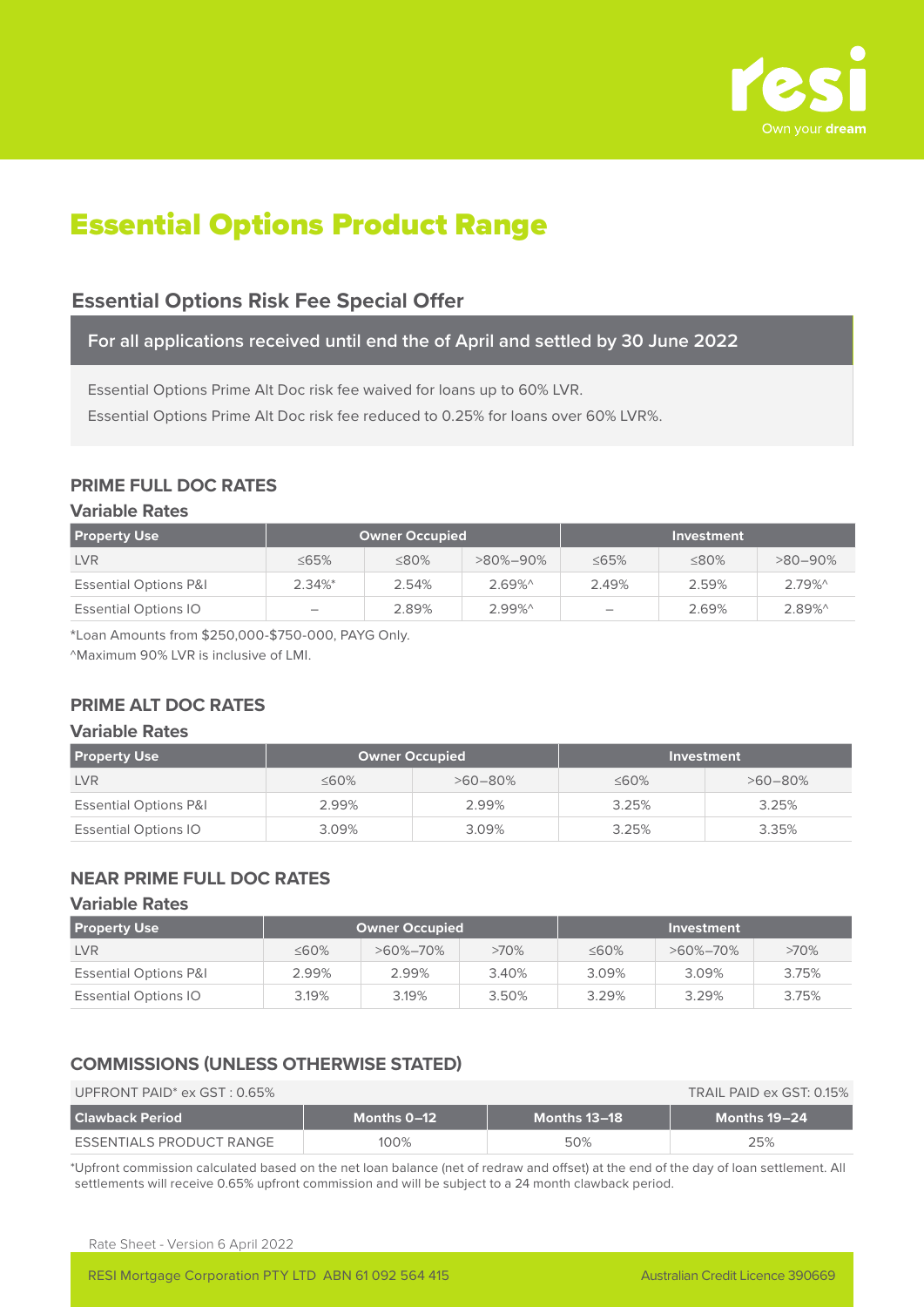

# Select Product Range

## **OWNER OCCUPIED RATES**

#### **Variable Rates**

| <b>Property Use</b> | Owner Occupied |                |                          |                          |  |  |
|---------------------|----------------|----------------|--------------------------|--------------------------|--|--|
| <b>LVR</b>          | ≤70%           | $>70\% - 80\%$ | $>80\% - 90\%$           | $>90\% - 95\%$           |  |  |
| Select P&I          | 1.99%          | 2.09%          | 3.00%                    | 3.42%                    |  |  |
| Select IO           | 3.55%          | 3.55%          | $\overline{\phantom{a}}$ | $\overline{\phantom{a}}$ |  |  |

#### **Fixed Rates**

| <b>LVR</b>   | ≤70%  | $>70\% - 80\%$ | $>80\% - 90\%$ | $>90\% - 95\%$ | ≤70%  | $>70\% - 80\%$ |
|--------------|-------|----------------|----------------|----------------|-------|----------------|
| Select Fixed | P&I   | <b>P&amp;I</b> | <b>P&amp;I</b> | P&I            | IO    | IO             |
| 1 year       | 2.54% | 2.54%          | 2.64%          | 2.84%          | 3.69% | 3.69%          |
| 2 year       | 2.79% | 2.79%          | 2.89%          | 3.09%          | 3.69% | 3.69%          |
| 3 year       | 3.24% | 3.24%          | 3.34%          | 3.54%          | 3.89% | 3.89%          |
| 4 year       | 3.44% | 3.44%          | 3.54%          | 3.74%          | 3.99% | 3.99%          |
| 5 year       | 3.59% | 3.59%          | 3.69%          | 3.89%          | 4.09% | 4.09%          |

## **INVESTMENT RATES**

#### **Variable Rates**

| <b>Property Use</b> | Investment  |                |                |                                 |  |  |
|---------------------|-------------|----------------|----------------|---------------------------------|--|--|
| <b>LVR</b>          | $\leq 70\%$ | $>70\% - 80\%$ | $>80\% - 90\%$ | $>90\% - 95\%$                  |  |  |
| Select P&I          | 2.29%       | 2.44%          | 3.42%          | $\hspace{0.1mm}-\hspace{0.1mm}$ |  |  |
| Select IO           | 2.69%       | 2.79%          | 3.62%          | $\hspace{0.05cm}$               |  |  |

#### **Fixed Rates**

| <b>LVR</b>   | ≤70%  | $>70\% - 80\%$ | $>80\% - 90\%$ | ≤70%  | $>70\% - 80\%$ | $>80\% - 90\%$ |
|--------------|-------|----------------|----------------|-------|----------------|----------------|
| Select Fixed | P&    | <b>P&amp;I</b> | <b>P&amp;I</b> | IO    | 10             | IO             |
| 1 year       | 2.84% | 2.84%          | 2.94%          | 2.94% | 2.94%          | 3.04%          |
| 2 year       | 2.99% | 2.99%          | 3.09%          | 3.09% | 3.09%          | 3.19%          |
| 3 year       | 3.44% | 3.44%          | 3.54%          | 3.64% | 3.64%          | 3.74%          |
| 4 year       | 3.64% | 3.64%          | 3.74%          | 3.74% | 3.74%          | 3.84%          |
| 5 year       | 3.74% | 3.74%          | 3.84%          | 3.84% | 3.84%          | 3.94%          |

## **COMMISSIONS (UNLESS OTHERWISE STATED)**

#### UPFRONT PAID<sup>\*</sup> ex GST : 0.70% TRAIL PAID ex GST: 0.15% TRAIL PAID ex GST: 0.15%

|                                            | TIVATE I ATE CA UU II. UITU /U |                                            |
|--------------------------------------------|--------------------------------|--------------------------------------------|
| <b>Clawback Period</b><br>Months 0–12 $\,$ |                                | $\blacksquare$ Months 13–24 $\blacksquare$ |
| SELECT PRODUCT RANGE                       | 100%                           | 50%                                        |

\*Upfront commission paid based on amount drawn down on the 5th calendar day post settlement (excludes construction which is paid on facility limit).

Rate Sheet - Version 6 April 2022

RESI Mortgage Corporation PTY LTD ABN 61 092 564 415 Australian Credit Licence 390669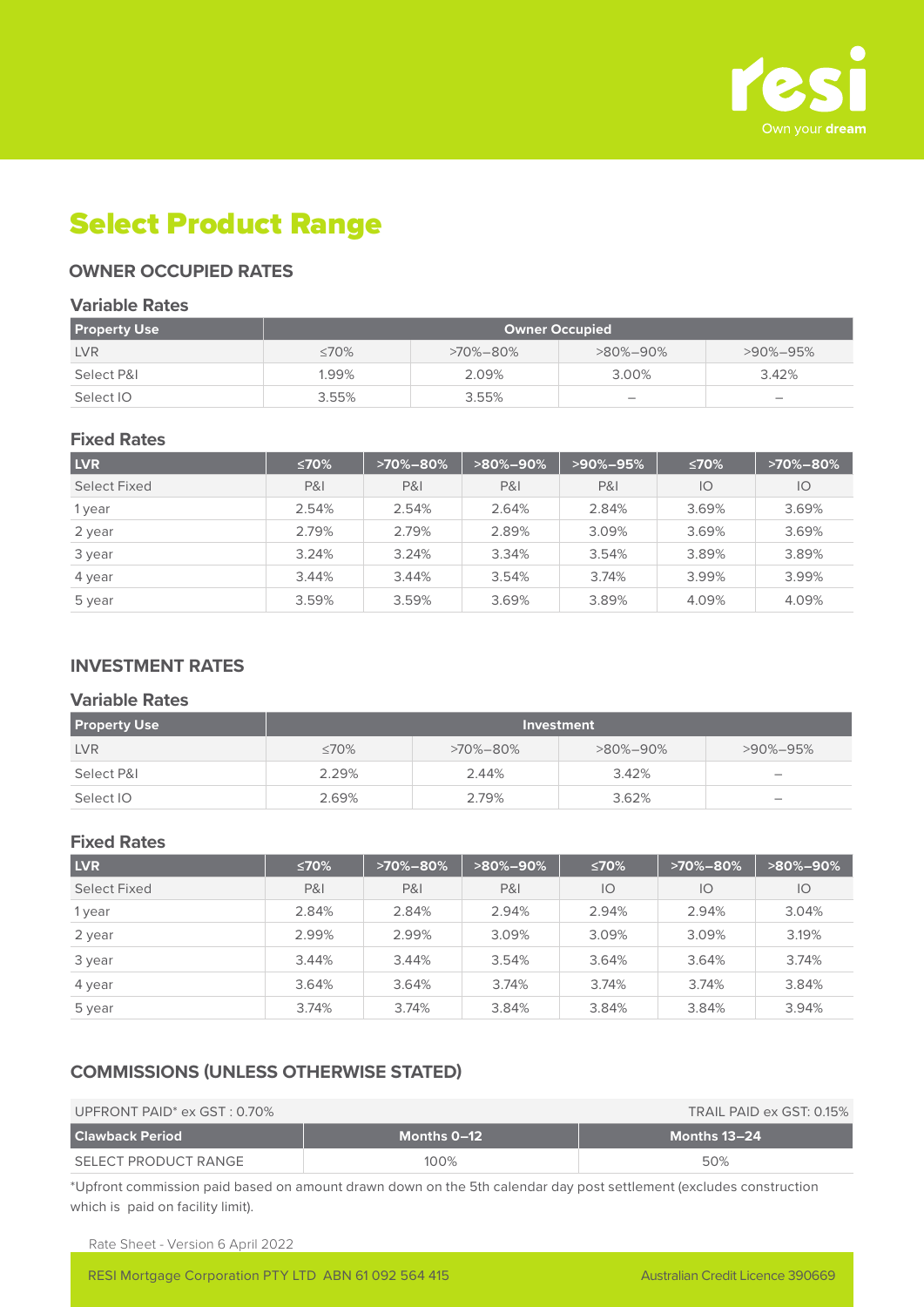

# Agility Product Range

## **PRIME HOME LOAN RATES**

|                                 | <b>Owner Occupied</b> |           | <b>Investment</b> |           |
|---------------------------------|-----------------------|-----------|-------------------|-----------|
| <b>Product Name</b>             | <b>P&amp;I</b>        | <b>IO</b> | <b>P&amp;I</b>    | <b>IO</b> |
| Agile Full Doc $\leq 70\%$ LVR  | 2.44%                 | 2.64%     | $2.69%$ *         | 2.89%*    |
| Agile Full Doc $\leq 80\%$ LVR  | 2.54%                 | 2.74%     | 2.79%             | 2.99%     |
| Agile Full Doc $\leq$ 90% LVR   | 3.09%                 |           | 3.34%             |           |
| Agile Full Doc > 90% LVR        | 3.29%                 |           | 3.54%             |           |
| Agile No LMI 85%                | 3.49%                 |           | 3.74%             | 3.89%     |
| Agile Non Gen Savings ≤95% LVR  | 3.59%                 |           |                   |           |
| Agile Non Gen Savings > 95% LVR | 3.59%                 |           |                   |           |
| Agile Alt Doc $\leq 70\%$ LVR   | 2.99%                 | 3.14%     | 3.29%             | 3.44%     |
| Agile Alt Doc > 70% LVR         | 2.99%                 | 3.14%     | 3.29%             | 3.44%     |

\* NOTE: Rates available for Ex-pats. Available for Investment property purposes only for Australian or New Zealand Citizens residing in a country apart from Australia. Country restrictions apply.

## **SPECIALIST HOME LOAN RATES**

|                                 |                |           |                |       | <b>LVR</b>     |         |                |    |
|---------------------------------|----------------|-----------|----------------|-------|----------------|---------|----------------|----|
| <b>Owner Occupied</b>           |                | ≤70%      |                | ≤80%  |                | $≤85\%$ | ≤90%           |    |
|                                 | <b>P&amp;I</b> | <b>IO</b> | <b>P&amp;I</b> | IO    | <b>P&amp;I</b> | IO      | <b>P&amp;I</b> | IO |
| Agile Clear Full Doc Home Loan  | 3.37%          | 3.52%     | 3.59%          | 3.74% | 4.64%          | -       | 5.34%          |    |
| Agile Plus Full Doc Home Loan   | 4.49%          | 4.64%     | 5.02%          | 5.17% | 5.59%          |         |                |    |
| Agile Assist Full Doc Home Loan | 5.42%          | 5.57%     | 6.07%          | 6.22% | 6.94%          |         |                |    |
| Agile Clear Alt Doc Home Loan   | 3.82%          | 3.97%     | 4.29%          | 4.44% | 4.84%          | —       | 5.54%          |    |
| Agile Plus Alt Doc Home Loan    | 4.80%          | 4.95%     | 5.80%          | 5.95% | 6.37%          |         |                |    |
| Agile Assist Alt Doc Home Loan  | 5.75%          | 5.90%     | 6.60%          | 6.75% | 7.67%          | -       |                |    |

|                                 |                |       |                |             | <b>LVR</b>     |         |                          |       |
|---------------------------------|----------------|-------|----------------|-------------|----------------|---------|--------------------------|-------|
| Investment                      |                | ≤70%  |                | $\leq 80\%$ |                | $≤85\%$ |                          | ≤90%  |
|                                 | <b>P&amp;I</b> | IO    | <b>P&amp;I</b> | IO          | <b>P&amp;I</b> | IO      | P&I                      | IO    |
| Agile Clear Full Doc Home Loan  | 3.67%          | 3.82% | 3.89%          | 4.04%       | 4.94%          | 5.09%   | 5.64%                    | 5.79% |
| Agile Plus Full Doc Home Loan   | 4.79%          | 4.94% | 5.32%          | 5.47%       | 5.89%          | 6.04%   | $\overline{\phantom{0}}$ |       |
| Agile Assist Full Doc Home Loan | 5.72%          | 5.87% | 6.37%          | 6.52%       | 7.24%          | 7.39%   |                          |       |
| Agile Clear Alt Doc Home Loan   | 4.12%          | 4.27% | 4.59%          | 4.74%       | 5.14%          | 5.29%   | 5.84%                    | 5.99% |
| Agile Plus Alt Doc Home Loan    | 5.10%          | 5.25% | 6.10%          | 6.25%       | 6.67%          | 6.82%   |                          |       |
| Agile Assist Alt Doc Home Loan  | 6.05%          | 6.20% | 6.90%          | 7.05%       | 7.97%          | 8.12%   |                          |       |

### **COMMISSIONS (UNLESS OTHERWISE STATED)**

| UPFRONT PAID $^*$ ex GST: 0.65% | TRAIL PAID ex GST: 0.15% |              |
|---------------------------------|--------------------------|--------------|
| <b>Clawback Period</b>          | Months 0–12              | Months 13-24 |
| Agility – Prime Lending         | 100%                     | 50%          |
| Agility – Specialist Lending    | 100%                     | 50%          |

\*Upfront commission will be based on the approved loan amount net any redraw and offset, calculated at the end of the month in which the loan settles. Special rates for Agile Clear available until further notice.

Rate Sheet - Version 6 April 2022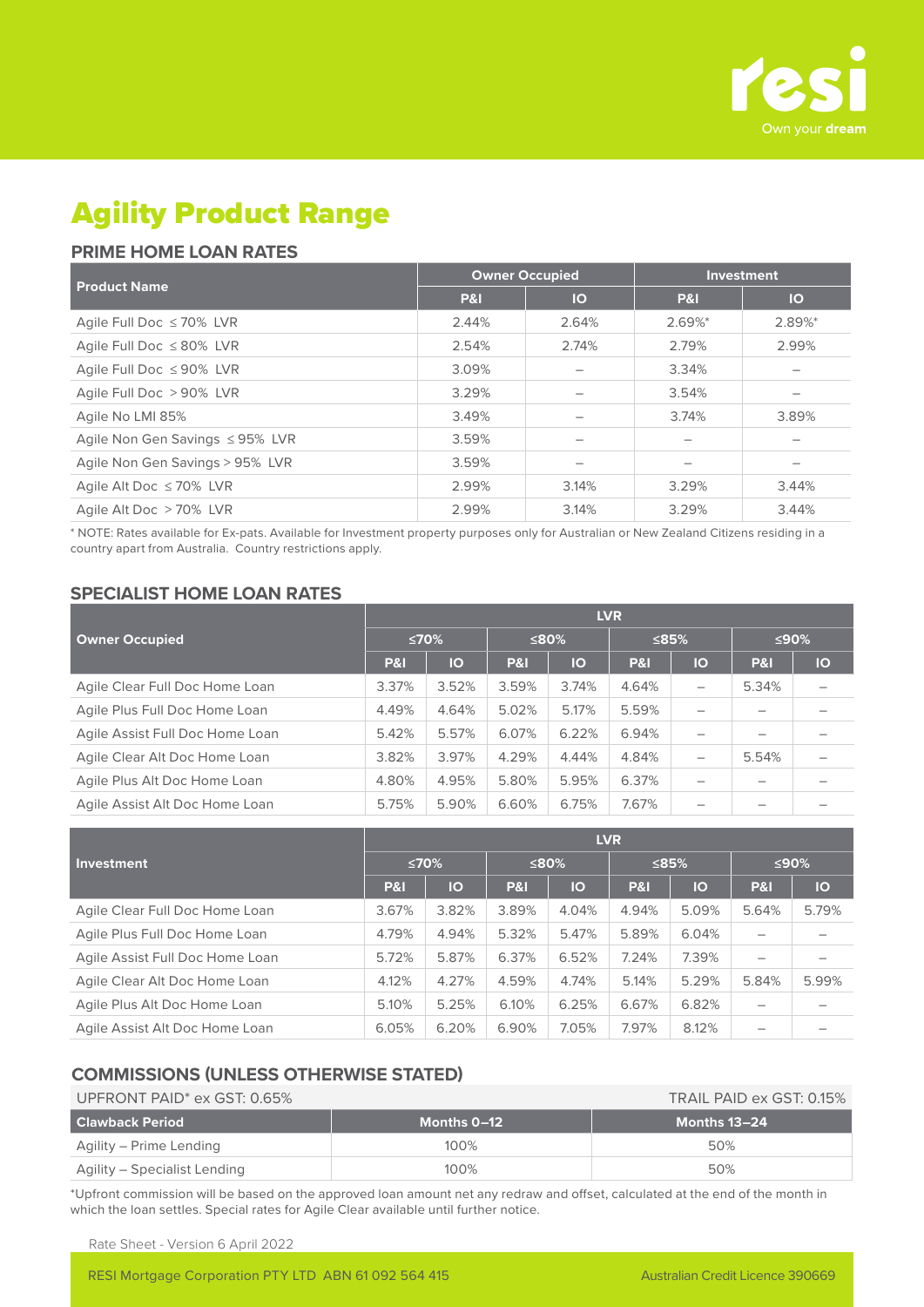

# Renew/Restart Product Range

# **RENEW RESTART**

#### **Renew Prime**

No Lender Protection Fee (LPF) for Prime Full Doc and Full Doc Plus loans between 80-85% LVR.

#### **Renew Near Prime**

Rates starting from 3.09% p.a.

No Mortgage Risk Fee (MRF) for Near Prime Clear loans up to 70% LVR.

No Title Protection Fee for Near Prime Clear and Near Prime loans.

|                                                                        |       |                  |       |           | <b>LVR</b> |           |            |           |
|------------------------------------------------------------------------|-------|------------------|-------|-----------|------------|-----------|------------|-----------|
| <b>Product Name</b>                                                    | ≤55%  | >55-65% > 65-70% |       | $>70-75%$ | $>75-80%$  | $>80-85%$ | $>85-90\%$ | $>90-95%$ |
| Renew Full Doc<br><b>Owner Occupied P&amp;I Only</b>                   | 2.25% | 2.45%            | 2.49% | 2.64%     | 2.64%      | 3.39%     | 3.59%      | 3.89%     |
| <b>Renew Full Doc</b><br><b>Construction Owner Occupied Only</b>       | 3.61% | 3.87%            | 3.91% | 3.96%     | 4.36%      | 4.46%     | 4.66%      | 4.86%     |
| <b>Renew Ultra Full Doc</b>                                            | 2.79% | 2.99%            | 3.15% | 3.29%     | 3.39%      | 3.99%     | 4.09%      | 4.09%     |
| <b>Renew Ultra Full Doc</b><br><b>Construction Investment Only</b>     | 4.31% | 4.57%            | 4.61% | 4.66%     | X          | X         | $\times$   | $\times$  |
| Renew Alt Doc<br><b>Owner Occupied P&amp;I Only</b>                    | 2.99% | 3.15%            | 3.45% | 3.59%     | 3.89%      | $\times$  | $\times$   | $\times$  |
| Renew Ultra Alt Doc                                                    | 3.54% | 3.80%            | 4.04% | 4.14%     | 4.24%      | $\times$  |            |           |
| Renew Near Prime Clear Full Doc<br><b>Owner Occupied P&amp;I Only</b>  | 3.09% | 3.14%            | 3.14% | 3.39%     | 3.39%      | 4.59%     | 5.39%      | 6.39%     |
| Renew Near Prime Clear Ultra Full Doc                                  | 3.54% | 3.59%            | 3.59% | 3.84%     | 3.84%      | 5.04%     | 5.84%      | 6.84%     |
| Renew Near Prime Clear Alt Doc<br><b>Owner Occupied P&amp;I Only</b>   | 3.19% | 3.19%            | 3.19% | 3.49%     | 3.49%      | 5.54%     | $\times$   | $\times$  |
| Renew Near Prime Clear Ultra Alt Doc                                   | 3.64% | 3.64%            | 3.64% | 3.94%     | 3.94%      | 5.99%     | $\times$   | $\times$  |
| Renew Near Prime Full Doc<br><b>Owner Occupied P&amp;I Only</b>        | 3.29% | 3.40%            | 3.40% | 3.64%     | 3.64%      | 4.79%     | 5.64%      | 6.64%     |
| Renew Near Prime Ultra Full Doc                                        | 3.59% | 3.70%            | 3.70% | 3.94%     | 3.94%      | 5.09%     | 6.14%      | 6.89%     |
| <b>Renew Near Prime Alt Doc.</b><br><b>Owner Occupied P&amp;I Only</b> | 3.79% | 3.99%            | 3.99% | 4.19%     | 4.49%      | 5.79%     | $\times$   | X         |
| Renew Near Prime Ultra Alt Doc                                         | 4.34% | 4.34%            | 4.34% | 5.24%     | 5.29%      | 6.24%     | $\times$   | X         |
| <b>Restart Full Doc</b>                                                | 4.39% | 4.49%            | 4.59% | 5.09%     | 5.39%      | 6.09%     | 7.09%      | 7.59%     |
| <b>Restart Ultra Full Doc</b>                                          | 5.09% | 5.39%            | 5.59% | 6.09%     | 6.29%      | X         | X          | X         |
| <b>Restart Alt Doc</b>                                                 | 4.85% | 4.99%            | 5.69% | 6.09%     | 6.64%      | 6.99%     | $\times$   | X         |
| <b>Restart Ultra Alt Doc</b>                                           | 5.59% | 5.59%            | 6.99% | 7.29%     | X          | X         | $\times$   | $\times$  |

Lender's Protection Fees (Prime) and Mortgage Risk fees (Near Prime and Specialist): These apply for the interest rate cells highlighted above. Maximum LVR where security is vacant land is 75% (Full Doc) or 65% (Alt Doc), inclusive of fees.

#### **COMMISSIONS (UNLESS OTHERWISE STATED)**

| <b>PRODUCT</b>                             | <b>UPFRONT PAID* ex GST</b> |            |       | <b>TRAIL PAID ex GST</b> |              |  |
|--------------------------------------------|-----------------------------|------------|-------|--------------------------|--------------|--|
| Prime                                      | 0.65%                       |            |       | 0.15%                    |              |  |
| Near Prime                                 | 0.65%                       |            | 0.15% |                          |              |  |
| <b>Specialist</b>                          | 0.65%                       |            |       | 0.15%                    |              |  |
| <b>Clawback Period</b>                     |                             | Months 0-6 |       | Months 7-12              | Months 13-18 |  |
| Renew (Prime) Product Range                | 100%                        |            |       | 100%                     | 50%          |  |
| Renew (Near Prime) & Restart Product Range |                             | 100%       | 50%   |                          |              |  |

\* Upfront commission payments calculated at the time of settlement, based on loan amount net of offset and redraw.

Rate Sheet - Version 6 April 2022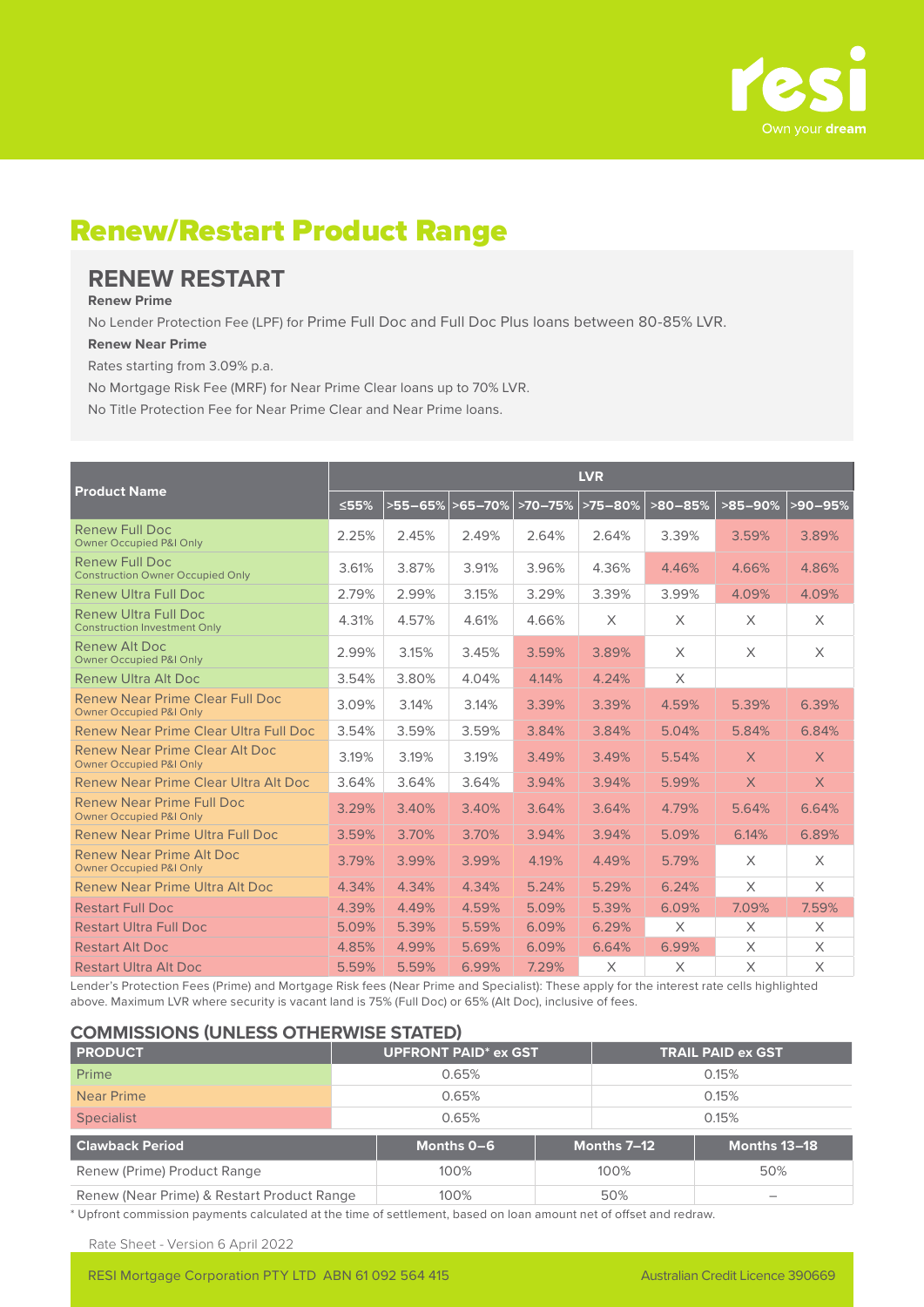

# Flexi Options Product Range (variations only)

### **Standard Variable Rates**

| <b>Product Name</b>                    |             | <b>Owner Occupied</b>    | Investment |             |                          |
|----------------------------------------|-------------|--------------------------|------------|-------------|--------------------------|
| <b>LVR</b>                             | $\leq 80\%$ | $>80\% - 90\%$           | $>90\%$    | $\leq 80\%$ | $>80\% - 90\%$           |
| Flexi Options Variable Home Loan (P&I) | 3.17%       | 3.37%                    | 3.37%      | 3.52%       | 3.72%                    |
| Flexi Options Variable Home Loan (IO)  | 4.22%       | $\overline{\phantom{a}}$ | -          | 3.77%       | $\overline{\phantom{a}}$ |

#### **Standard Fixed Rates\***

| <b>Product Name</b>                       | <b>Owner Occupied</b> |       |                | <b>Investment</b> |
|-------------------------------------------|-----------------------|-------|----------------|-------------------|
| Flexi Options Fixed Home Loan (P&I or IO) | <b>P&amp;I</b>        | IO    | <b>P&amp;I</b> | IO                |
| 1 year                                    | 3.00%                 | 4.25% | 3.20%          | 3.35%             |
| 2 year                                    | 3.85%                 | 4.55% | 4.05%          | 4.15%             |
| 3 year                                    | 4.29%                 | 4.65% | 4.49%          | 4.55%             |
| 4 year                                    | 4.55%                 | 4.85% | 4.75%          | 4.85%             |
| 5 year                                    | 4.75%                 | 5.25% | 4.95%          | 5.05%             |

 $*LVR > 80\%$  please add 0.10%.

Maximum 80% LVR for all new vacant land and construction loans.

## **COMMISSIONS (UNLESS OTHERWISE STATED)**

|                        | UPFRONT PAID <sup>*</sup> ex GST | TRAIL PAID ex GST |
|------------------------|----------------------------------|-------------------|
| All Flexi Option Loans | 0.65%                            | 0.15%             |
|                        |                                  |                   |
| <b>Clawback Period</b> | Months 0–12                      | Months 13–18      |

\*Upfront commission calculated based on the drawn amount less any offset balance as at the end of the month the loan settled. All settlements will receive 0.65% upfront commission and will be subject to an 18 month clawback period.